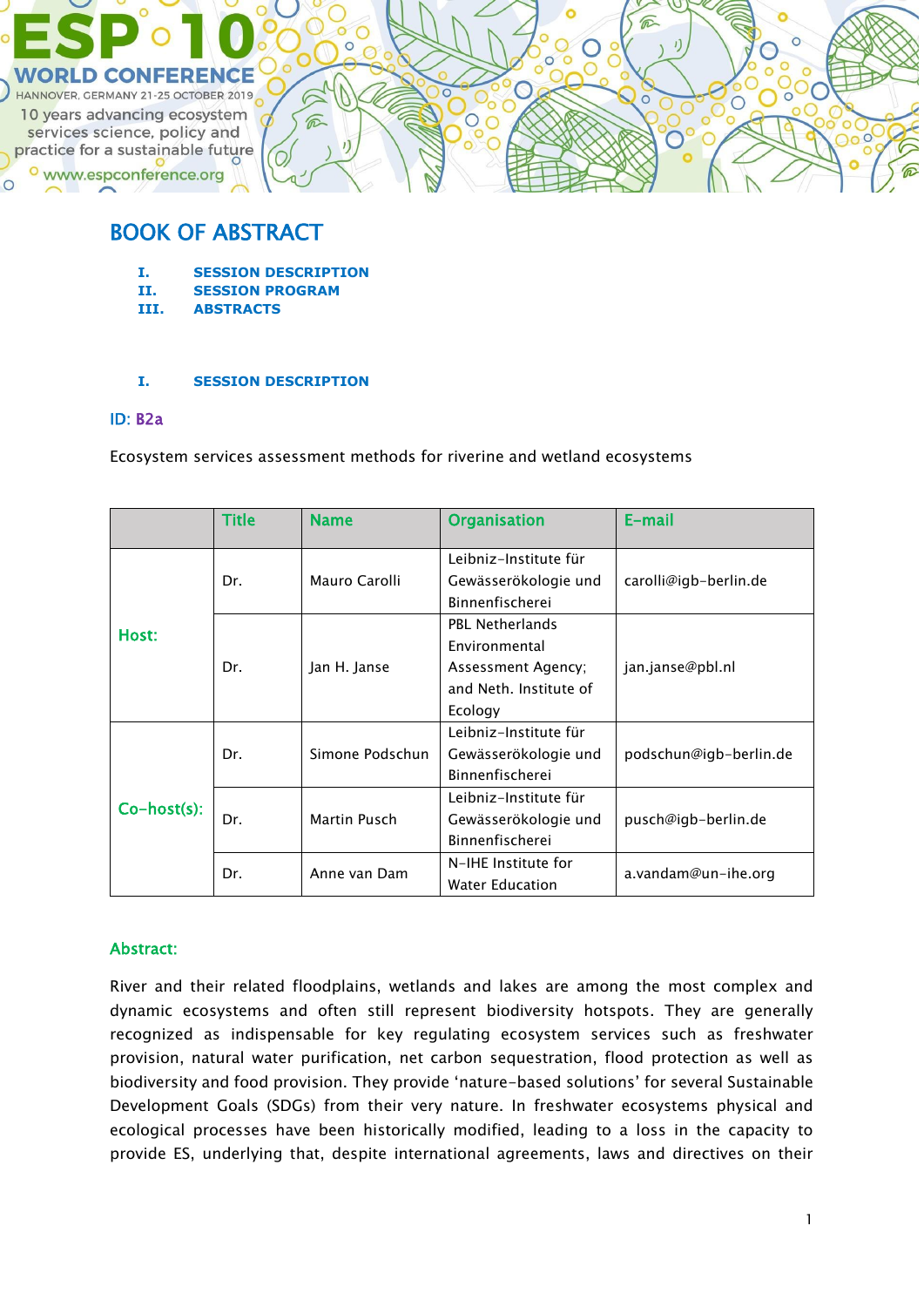

protection and 'wise use', these services are often not well valued in practice. The quantification of these services is still not consistent, and case studies that include various ecosystem services are still not common (Hanna et al., 2018).

Moreover, in several catchments, conflicts have arisen among the different stakeholders involved in the management of freshwater ecosystems, whereby the decision makers have to deal with legal constraints from different laws. The contribution of rivers and wetlands to these services depends on local or regional context. The efficacy of international policies would benefit from a global picture of these services, and generalized insights on their effectiveness dependent on circumstances, hydrological and ecological features, use and management, and how they will react to climate change. This would bring the 'climate' and 'nature' communities closer together. This session aims to combine modelling and assessment studies on ecosystem services from different wetland types from various climatic regions to help building this global picture and to sustain international policy goals.

The session begins with three opening talks about different ES projects. In the RESI project -River Ecosystem Service Index – an integrated approach was developed that uses several indicators to quantify various ES provided by rivers and floodplains as well as their synergies and trade-offs for different case studies in Germany (Podschun et al. 2018). The HyMoCARES project aimed to develop a conceptual framework and operational tools to integrate ES in Alpine river basin planning and management, with a special focus on hydromorphological factors. A third introduction will be on a project incorporating aquatic ecosystem services in a global-scale environmental model (Janse et al., 2019). Furthermore, we invite studies that deal with the ES quantification in riverine and wetland ecosystems and studies that deal with the analysis of ES bundles, synergies, and trade-offs, from the catchment to the global scales. This session is linked to another session about: "Frontiers in Planning and Implementing Nature-based Solutions in River Landscapes: Insights and Innovations from Interdisciplinary Research".

#### Goals and objectives of the session:

Bring together modelling and assessment studies at global or regional scales on the ecosystem services of inland wetlands and lakes, to assess general insights for prioritization of protection measures, wise use and management of these ecosystems. We explore how the ES can support river basin management through: - necessary data quantity and quality for a sound assessment of the ES in riverine ecosystems - exchange of experiences of development and use of methods (e.g., qualitative methods, quantitative methods, models) to quantify riverine ES - cross-sectoral approach for the management of riverine landscapes (analysis of bundles, synergies, and trade-offs; scenarios; implementation of the ES concept in practice). This session, together with the session on Implementing nature-based solutions in river

 $\overline{\circ}$ 

 $\circ$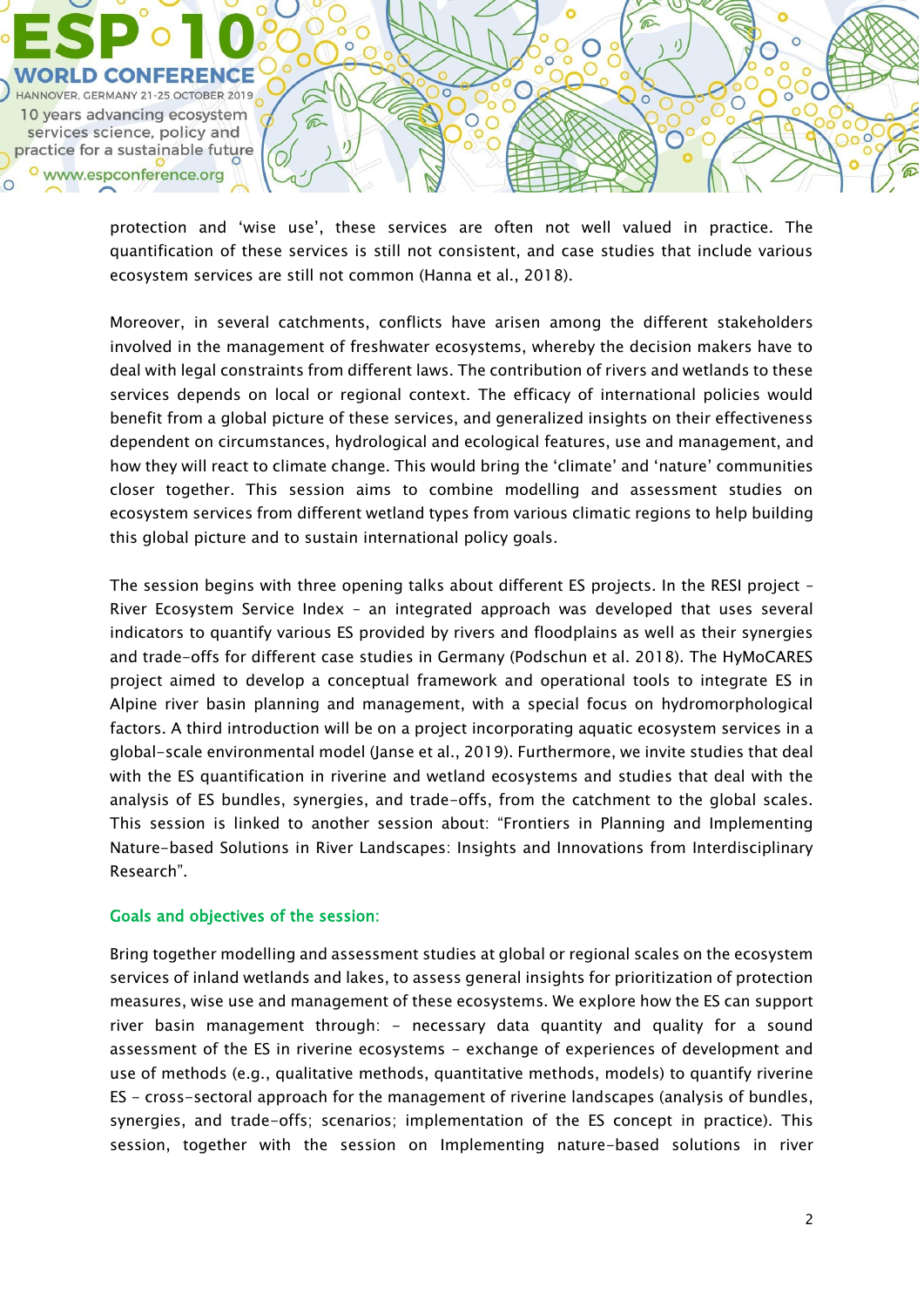

landscapes, also aims to contribute to the (re)activating of the ESP Working Group on Inland waters.

## Planned output / Deliverables:

To be decided: joint publication or special issue, contribution to a policy-oriented forum.

### Related to ESP Working Group/National Network:

[Biome working group: BWG 2A](https://www.es-partnership.org/community/workings-groups/biome-working-groups/bwg-2-freshwater-systems/2a-freshwater-wetlands/) – Freshwater

#### **II. SESSION PROGRAM**

Date of session: Tuesday, 22 October 2019 Time of session: 10:30 – 15:00

## Timetable speakers

| <b>Time</b>        | <b>First name</b> | <b>Surname</b> | <b>Organization</b>                                                                     | <b>Title of presentation</b>                                                                                                                                                                   |
|--------------------|-------------------|----------------|-----------------------------------------------------------------------------------------|------------------------------------------------------------------------------------------------------------------------------------------------------------------------------------------------|
| $10:30-$<br>10:35  | Mauro             | Carolli        | Leibniz-Institute of<br>Freshwater Ecology<br>and Inland Fisheries                      | Introduction to the session                                                                                                                                                                    |
| $10:35-$<br>10:45  | Simone            | Podschun       | Leibniz-Institute of<br>Freshwater Ecology<br>and Inland Fisheries                      | Assessing the ecosystem service<br>composition in rivers and<br>floodplains - The River<br>Ecosystem Service Index (RESI)                                                                      |
| $10:45-$<br>10:55  | Lena              | Hornung        | Leibniz-Institute of<br>Freshwater Ecology<br>and Inland Fisheries                      | Linking ecosystem services and<br>measures in river and floodplain<br>management                                                                                                               |
| $10:55 -$<br>11:05 | Mauro             | Carolli        | Leibniz-Institute of<br>Freshwater Ecology<br>and Inland Fisheries                      | Hydromorphology and river<br>ecosystem services: the<br>HyMoCARES project                                                                                                                      |
| $11:05-$<br>11:15  | Nangware<br>Kajia | Msofe          | School of<br>Environment,<br>Northeast Normal<br>University, Changchun<br>130024, China | Planning and management of the<br>riverine ecosystem: Estimates of<br>ecosystem services values<br>response to land use/cover<br>change on the Kilombero River<br>catchment, Southern Tanzania |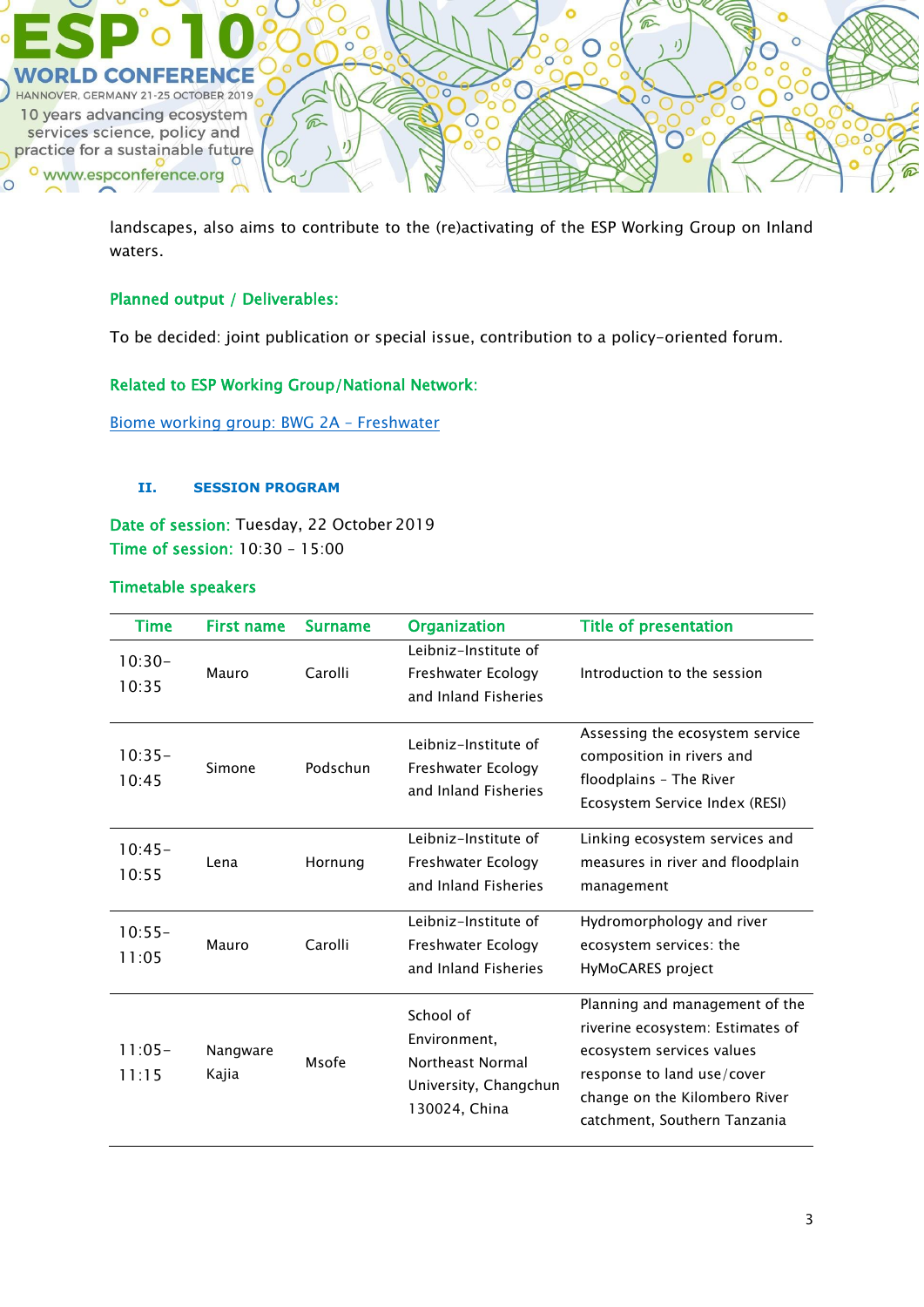ö C  $\frac{6}{300}$  $\circ$  $\bigcirc$  $\circ$  $\overline{O}$ **WORLD CONFERENCE**  $\overline{O}$ HANNOVER, GERMANY 21-25 OCTOBER 2019  $\sqrt{2}$  $\overline{C}$ 10 years advancing ecosystem こうしょう かんじょう しょうかい しゅうしょう しゅうしょう じゅんじょう じゅうしょう じゅうかい しゅうかい しゅうしょう じょうしゅう しょうしゅう しょうしゅう しょうしゅう services science, policy and practice for a sustainable future  $\overline{v}$ O <sup>o</sup> www.espconference.org  $\circ$ 

| Time                  | <b>First name</b>     | <b>Surname</b> | <b>Organization</b>                                                                                      | <b>Title of presentation</b>                                                                                                                                                                                                           |
|-----------------------|-----------------------|----------------|----------------------------------------------------------------------------------------------------------|----------------------------------------------------------------------------------------------------------------------------------------------------------------------------------------------------------------------------------------|
| $11:15-$<br>11:25     | Stefano<br>Davide     | Murgese        | <b>SEAcoop STP</b>                                                                                       | Ecosystem services valuation for<br>the definition of protected areas<br>management plans and for<br>increasing climate change<br>resilience: the case of Riverine<br>Gesso and Stura Park (Cuneo<br>Province, Piedmont Region, Italy) |
| $11:25-$<br>11:35     | Agnes                 | Vari           | <b>MTA Centre for</b><br>Ecological Research,<br><b>GINOP Sustainable</b><br>Ecosystems Group,<br>Tihany | Flood regulation as an<br>ecosystem service -<br>disentangling mechanisms,<br>frameworks and the messages<br>behind assessments                                                                                                        |
| $11:35-$<br>$12 - 00$ |                       |                |                                                                                                          | <b>Discussion</b>                                                                                                                                                                                                                      |
| $13:30-$<br>13:40     | Yonatan               | Yaakobi        | The Porter School of<br>the Environment and<br>Earth Sciences (PSEES),<br>Tel Aviv University            | How much is an urban stream<br>worth? Economic assessment of<br>cultural ecosystem services of an<br>urban stream in the Galilee                                                                                                       |
| $13:40-$<br>13:50     | Kåre                  | Flatlandsmo    | Økosystemtenester AS                                                                                     | Environmental cost of<br>hydropower production                                                                                                                                                                                         |
| $13:50-$<br>14:00     | Jan H                 | Janse          | PBL Neth.<br>Environmental<br>Assessment Agency,<br>Den Haag, the<br>Netherlands                         | Towards a global model for<br>regulating ecosystem services of<br>inland wetlands                                                                                                                                                      |
| $14:00 -$<br>14:10    | Ralf-Uwe              | Syrbe          | Leibniz Institute of<br>Ecological Urban and<br>Regional Development                                     | Ecosystem services and<br>stakeholder perspectives in<br>mangrove forests. Results from<br>Singapore, Brazil, Fiji, and South<br>Africa                                                                                                |
| $14:10-$<br>14:20     | Vytautas              | Narusevicius   | <b>Vilnius University</b>                                                                                | Challenges of ecosystem<br>services assessment in protected<br>small islands of inland waters                                                                                                                                          |
| $14:20-$<br>14:30     | Session<br>organizers |                |                                                                                                          | Synthesis: approaches for<br>aquatic ecosystem services                                                                                                                                                                                |

 $\widehat{\varpi}$ 

 $\overline{O}$ 

 $\eta$ 

 $8^{\circ}$ 

**Pool** O

 $\overline{C}$ 

 $\circ$ O

Ió  $\circ$ 

 $\overline{C}$ 

 $\circ$ **DOC**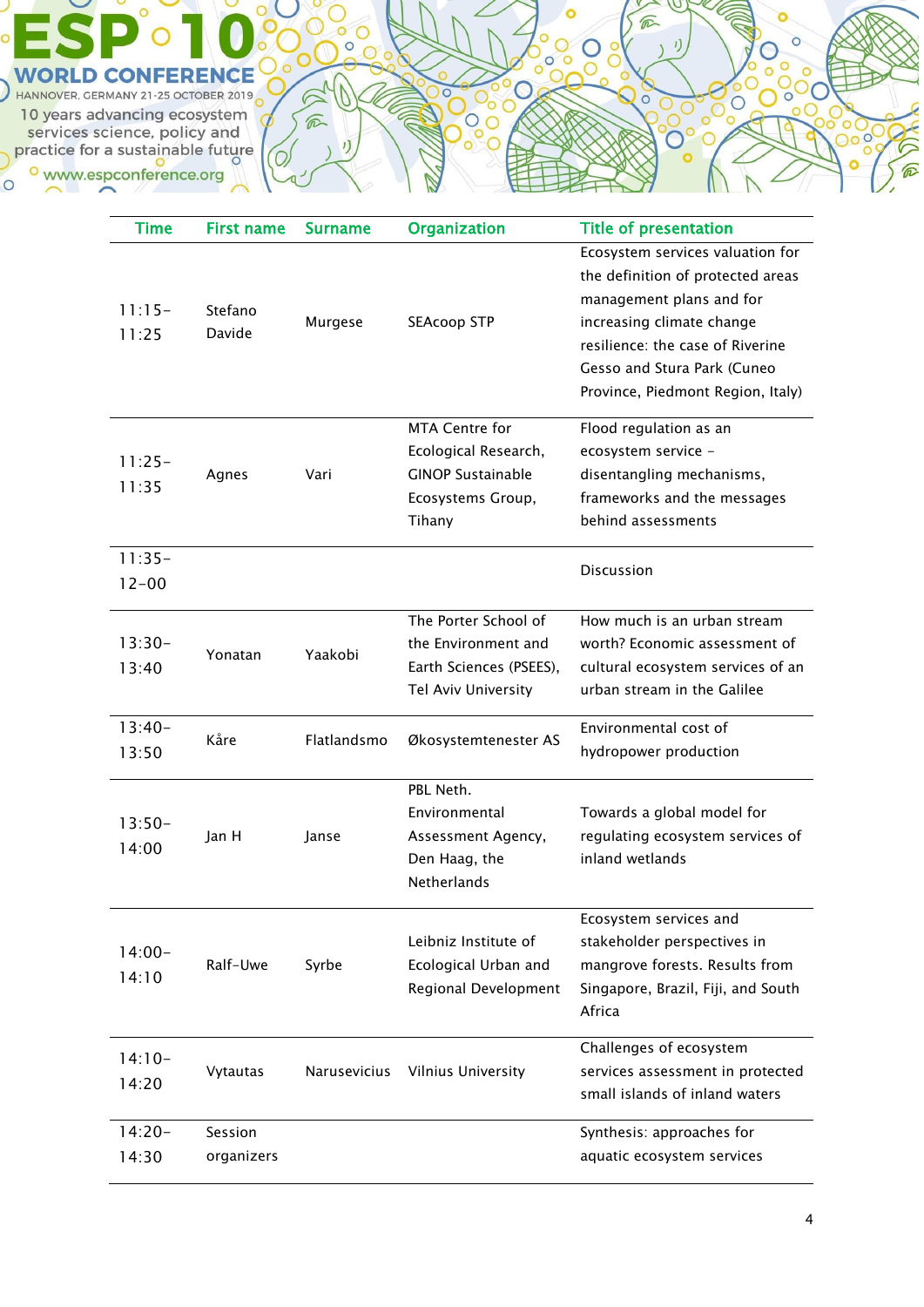

| Time     | First name   | <b>Surname</b> | <b>Organization</b> | <b>Title of presentation</b>     |
|----------|--------------|----------------|---------------------|----------------------------------|
|          |              |                |                     | General discussion: (a)          |
| $14:30-$ | All          |                |                     | Perspectives for ecosystem       |
| 15:00    | participants |                |                     | services of aquatic systems; (b) |
|          |              |                |                     | Reviving the ESP working group   |
|          |              |                |                     | on freshwater ecosystems         |

#### **III. ABSTRACTS**

*The abstracts appear in alphabetic order based on the last name of the first author. The first author is the presenting author unless indicated otherwise.*

#### 1. Type of submission: **Abstract**

B. Biome Working Group sessions: B2a Ecosystem services assessment methods for riverine and wetland ecosystems

## Hydromorphology and river ecosystem services: the HyMoCARES project

First author: Mauro Carolli Other author(s): Martin Pusch Affiliation: Dept. 2 Ecosystem Research, Leibniz-Institute für Gewässerökologie und Binnenfischerei, Berlin, Deutschland, Germany Contact: carolli@igb-berlin.de

Rivers and their floodplains support human activities with several important ecosystem services. Alpine rivers flow into densely populated and intensely used areas, they have been historically exploited for their services, and their hydrology and morphology have been profoundly regulated and modified. Hydromorphology has a fundamental role in shaping and maintain river habitats, river landscapes and the related ecological functions and its alterations have consequences on the provisioning of ecosystem services. In the HyMoCARES project we developed an approach to identify qualitatively through a conceptual framework the relationships among river restoration actions (and management actions in general), hydromorphology and river ecosystem services. HyMoCARES is a project funded by the EU Interreg Alpine Space which involves thirteen partners from six different countries. By applying a set of tools (e.g. hydrological modelling, hydraulic modelling, habitat modelling) as well as using existing data, we quantified, when possible, effects of hydromorphological changes on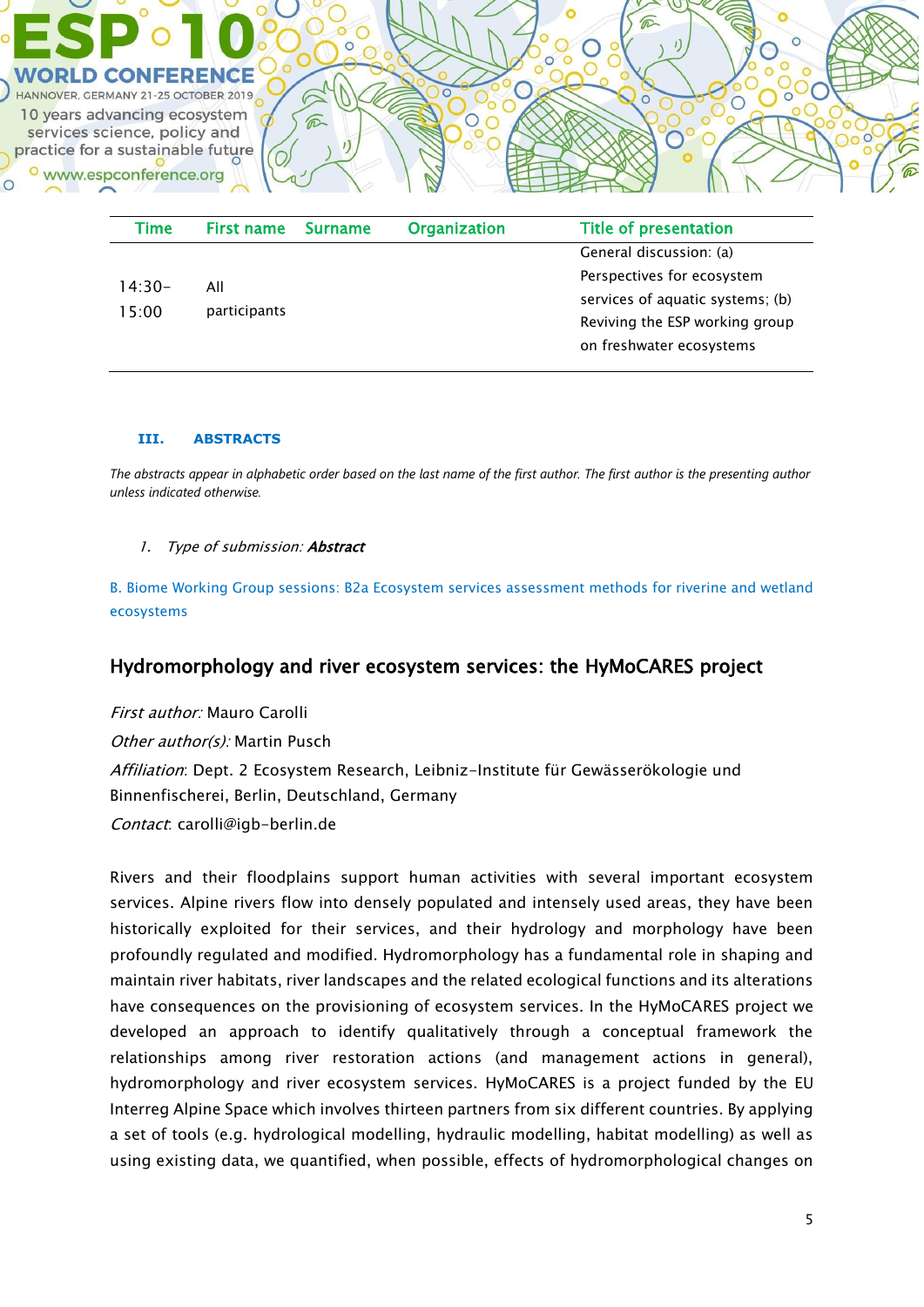

river ecosystem services. This approach has been applied to several case studies that involves different management actions and restoration projects, planned or already realized. In detail, we are going to describe the effects of water withdrawals, the effects of channel widening and the effects of artificial replenishment of sediments. Consequences on ecosystem services are described qualitatively for all the involved services and quantified when possible, including effects of selected actions in climate change scenarios. We targeted management actions and restoration projects that are common in the Alpine space, with the final aim to provide a framework to assist decision makers in the management of river ecosystems.

Keywords: hydromorphology, restoration projects, river management, tools, framework

### 2. Type of submission: **Abstract**

B. Biome Working Group sessions: B2a Ecosystem services assessment methods for riverine and wetland ecosystems

## Environmental cost of hydropower production

First author: Kåre Flatlandsmo Affiliation: Økosystemtenester AS, Norway Contact: kaare@okosystemtenester.no

Norwegian governmental authorities have recently initiated a work to revise the terms of numerous hydropower licenses. The licenses are due for revision of their environmental and production conditions based on a priority list presented by the authorities. High priority is given to watersheds where substantial environmental benefits may be achieved combined with a goal of keeping the loss of hydropower production at a minimum.

The scope of work presented here has been to develop a guide to be utilized by environmental organizations (NGOs – Non-governmental organizations). The topic is how to get involved in a correct manner to the process of revising the terms, and how to be able to influence the process.

An ecosystem services approach has been adopted to quantify the damage of nature caused by hydropower production. The scope of work is based on a Contingent Valuation survey constructed with scenarios which offer possible future project alternatives or governmental actions. The basic valuation study was carried out some 15 years ago, and methods of benefit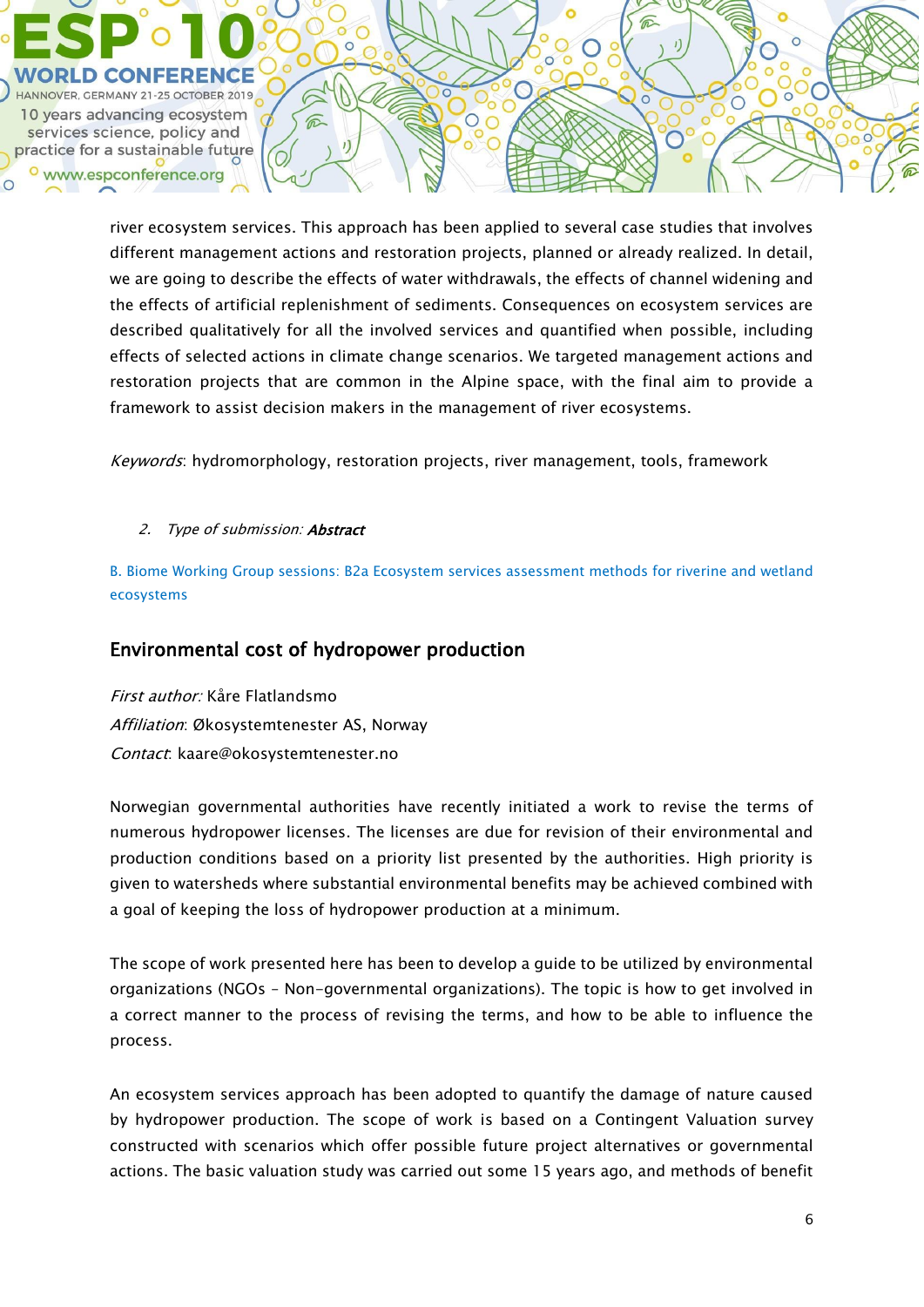

transfer has now been adopted to adjust the damage cost of hydropower production in time and space accordingly. The present scope shows that there is a linear correspondence between the extent of hydropower production and the corresponding damage cost of nature. In general, damage cost amounts to approximately 1/3 of the value generated by hydropower production. This is, however, not including the recent impact of tourism and the value of increasing outdoor life in general.

An important part of the presented work has been to analyze the implementation of the EU Water Frame Directive into national legislation. There seems to be a contradiction between the sectorial aims of hydropower production and the general goals of the Water Frame Directive which still are to be solved at a national level.

Keywords: Environmental cost, Hydropower, Ecosystem Services, Contingent Valuation, EU Water Frame Directive

### 3. Type of submission: Abstract

B. Biome Working Group sessions: B2a Ecosystem services assessment methods for riverine and wetland ecosystems

# Linking ecosystem services and measures in river and floodplain management

First author: Lena K. Hornung Other author(s): Simone A. Podschun, Martin Pusch Affiliation: Leibniz-Institute of Freshwater Ecology and Inland Fisheries. Mueggelseedamm 301, 12587 Berlin, Germany Contact: lena.hornung@posteo.de

The management of rivers and floodplains is subject to multiple legal frameworks. Thus, methods that allow the comparison of different management options are needed. With the aim of elaborating a comprehensive overview on the potential impact of river and floodplain management measures on ESS provision, we developed a matrix approach combining a scientific literature review and an expert-based approach.

 $\bigcirc$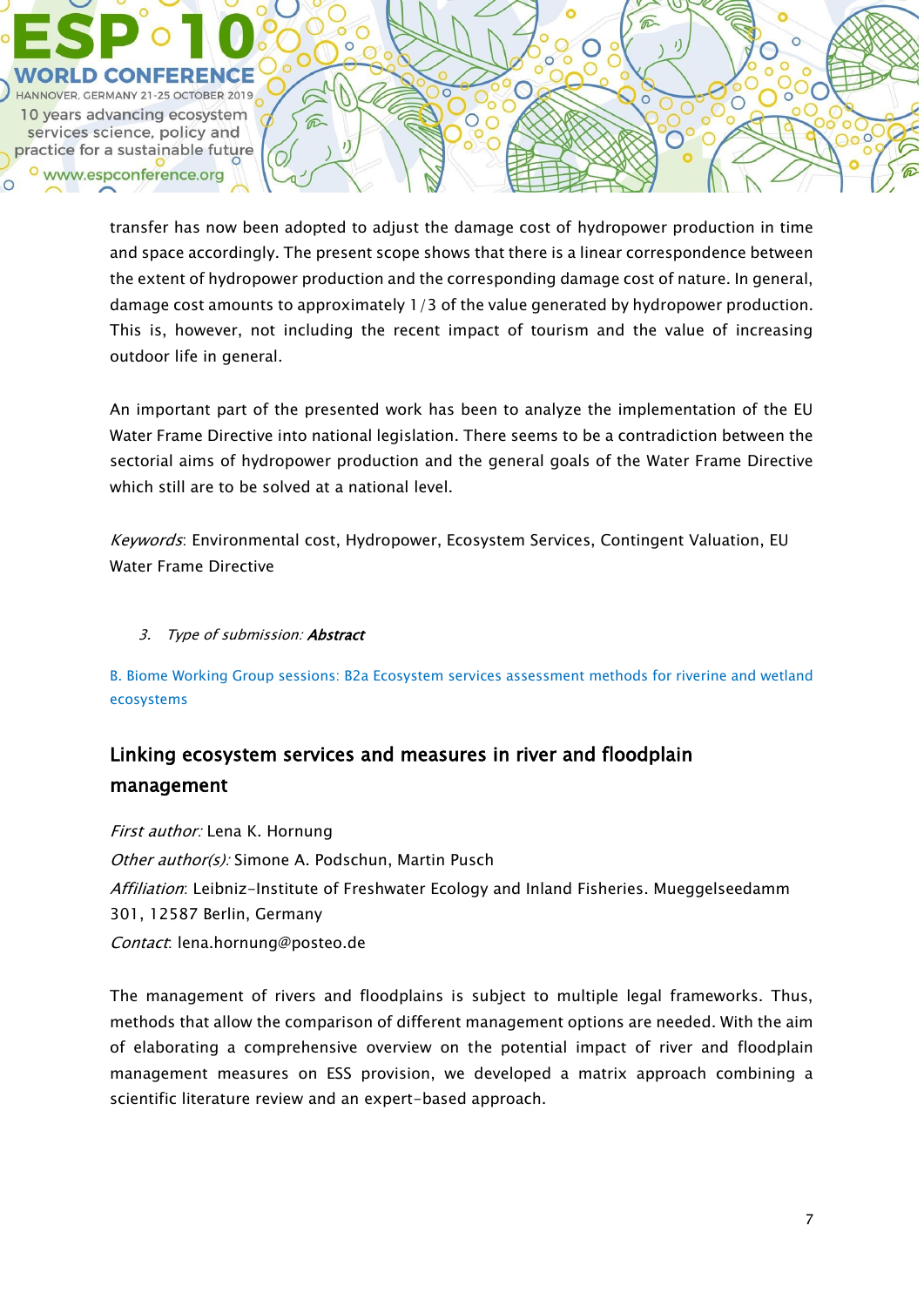

Here, we present an applicable and transparent matrix approach for Central Europe linking an array of 17 management measures with the provision of 23 ecosystem services (ESS). In the overall matrix, 44 % of the links were found to be positive or strongly positive and 11 % were negative or strongly negative, while the other links were characterized as ambiguous or with no effects. Overall, the effect spectra of management measures on various ESS often indicate reduced provisioning ESS, in particular those related to agriculture, while regulating and cultural ESS are increased. The management measures habitat restoration, floodplain restoration and flood risk reduction on agricultural land showed the most positive effects on ESS, followed by dyke relocation. Besides the evaluation of the measures, the comprehensive approach enabled to uncover knowledge gaps considering the effects of management measures for the ESS retention of Corg, N or P, and cultural ESS.

 $\circ$ 

 $\mathbb C$ 

 $\circ$  $\, \mathcal{C} \,$  ⋒

 $\mathbf{I}$ 

 $\overline{\circ}$ 

 $\circ$ 

Taking such an integrative approach enabled us to (a) provide a comprehensive overview and identify gaps in research, (b) show potential unintended positive or negative effects of MM commonly implemented under the WFD and FRD regarding effects on the river and the floodplain, (c) identify MM that influence a particular high number of ESS in a positive manner, or produce a low number of trade-offs. With this, the matrix provides a basis to inform decision makers using the ESS approach to foster the cross-sectoral management of rivers and floodplains.

Keywords: matrix, Water Framework Directive, multifunctional, integrated management, expert-based approach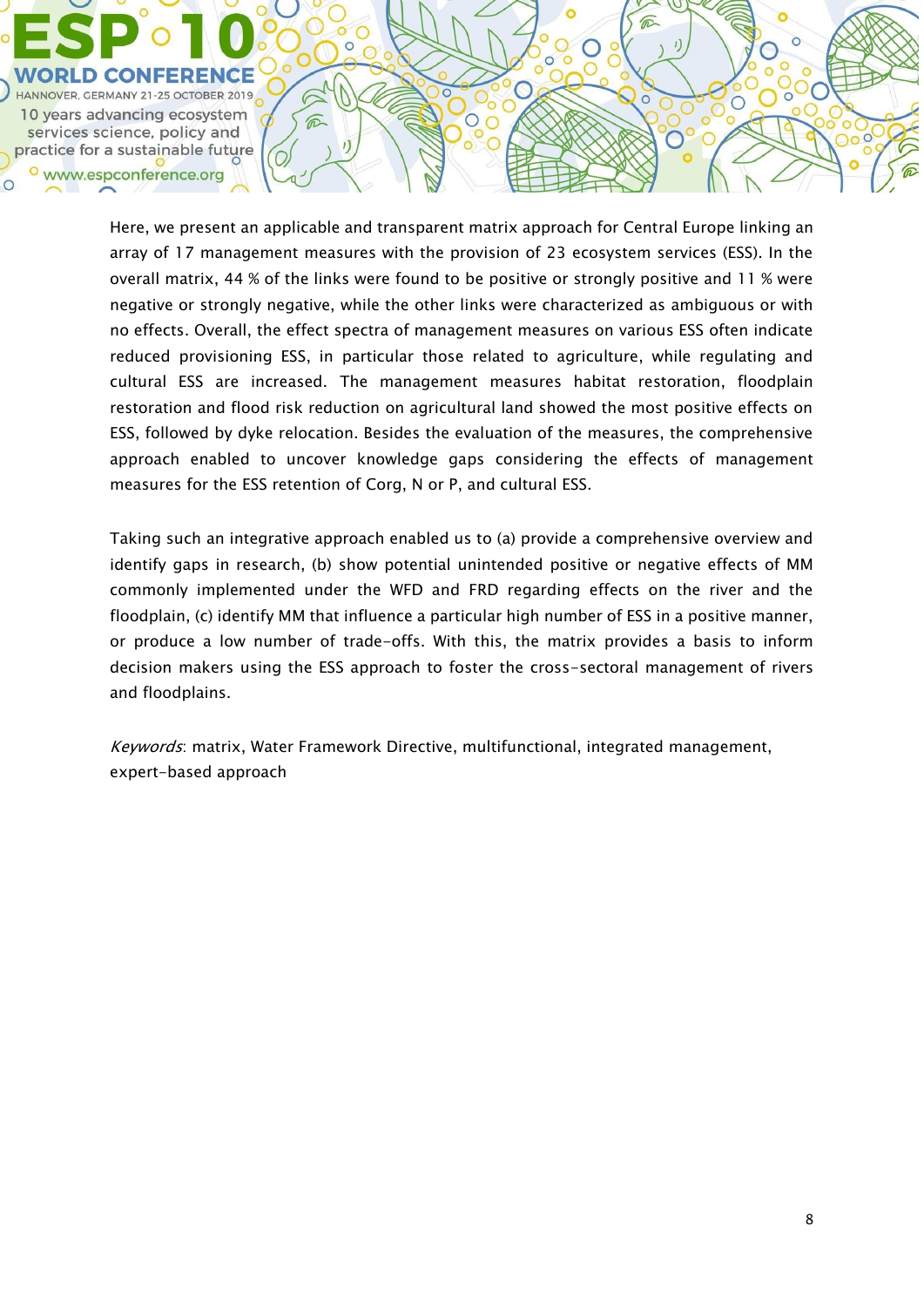

#### 4. Type of submission: **Abstract**

B. Biome Working Group sessions: B2a Ecosystem services assessment methods for riverine and wetland ecosystems

## Towards a global model for regulating ecosystem services of inland wetlands

#### First author: Jan H. Janse

Other author(s): Jeroen J.M. de Klein, Lucas dos Santos, Anne A. van Dam, Edwin Hes, Jos T.A. Verhoeven

Affiliation: PBL Neth. Environmental Assessment Agency, Den Haag, and Neth. Inst. of Ecology NIOO-KNAW, Wageningen, The Netherlands

Contact: jan.janse@pbl.nl

Natural wetlands play an important role in the provision of key ecosystem services like the provision of clean water to the world, carbon sequestration, adaptation to climate change, and support for biodiversity; although they are sometimes also associated with adverse climate effects. Despite their value, wetlands are disappearing at an alarming rate, and the remaining wetlands are threatened by hydrological changes, pollution and climate change. Policy makers at the global level need to know to what extent, on the global scale, these ecosystem services are impaired, how this links to global land-use and climate change, and how wetlands functioning can be improved to optimize these services. Wetlands are, however, currently grossly under-represented in global environmental models and assessments (Janse et al. 2019, Curr. Op. Env. Sust. 36, 11-19).

Here we present the outlines of a generic model describing the effects of climate and landuse changes on the functioning of freshwater wetlands world-wide, expressed in terms of area and water resources, biomass production, carbon emissions, water quality and threats to biodiversity. Core variables are water level, nutrients, carbon and vegetation. The main processes linking these are described in a generic way, building on existing elements, accounting for climate zones and main wetland types (rain-/groundwater fed and floodplain wetlands) as minimally necessary for a global picture. The model is embedded in, and receives input from, existing global hydrological, climate and land-use models. It projects the contribution of wetlands to key (regulating) ecosystem services linked to the Sustainable Development Goals, and may serve as a background for more specific regional assessments. The model has been preliminarily tested with input from various climate regions, and is now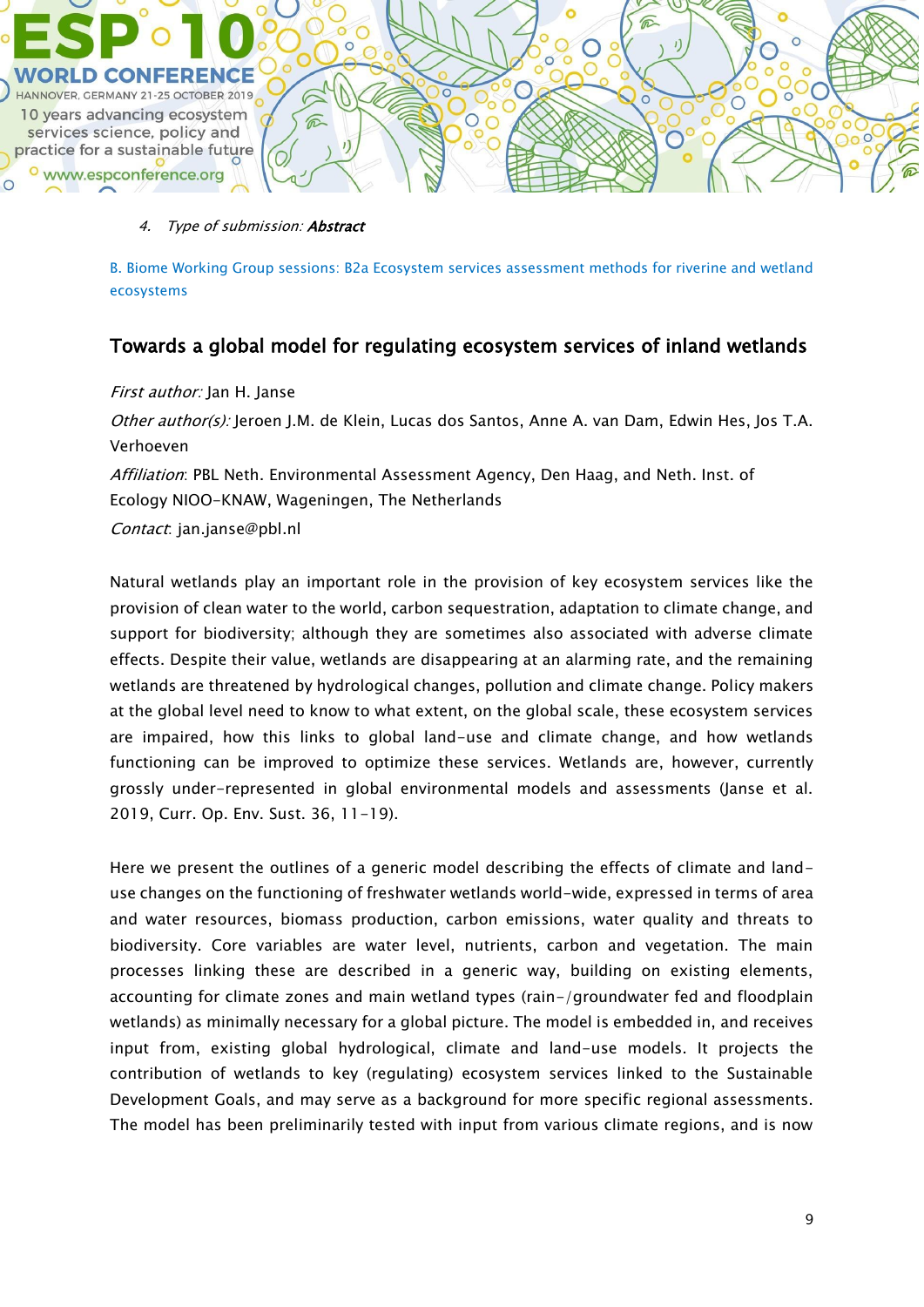

apt for validation, for which we seek cooperation with colleagues from different parts of the world.

Keywords: global hydrology, water quality, carbon sequestration, climate adaptation, biodiversity

### 5. Type of submission: Abstract

B. Biome Working Group sessions: B2a Ecosystem services assessment methods for riverine and wetland ecosystems

# Planning and management of the riverine ecosystem: Estimates of ecosystem services values response to land use/cover change on the Kilombero River catchment, Southern Tanzania

First author: Nangware Kajia Msofe

Other author(s): Lianxi Sheng, Li Zhenxin, James Lyimo, Mengistie Kindu Affiliation: School of Environment, Northeast Normal University, Changchun 130024, China Contact: mof742@nenu.edu.cn

Land use/cover change (LUCC) attributed to natural factors and human activities are a major driver behind the loss of ecosystem services. We assessed changes in ecosystem services values (ESV) due to LUCC during the period 1990-2018 in Kilombero River catchment in southeastern Tanzania, which contains one of the largest inland freshwater wetland. The LULC analysis used moderate resolution Landsat images of 1990, 2004 and 2008 and analyzed using Maximum Likelihood Classification (MLC) algorithm. The ESVs were estimated by using modified value coefficients. The results revealed that forest, grassland, wetland and water declined by whereas agriculture and bushland increased during the 1990-2018 periods. Consequently, the total estimated ESVs of the Kilombero catchment decreased by US\$ 396.4 million (10.8%) during the study period. The loss of ESV is attributed to significant decreased in the values of individual ecosystem functions such as water regulation, waste treatment, erosion control, climate regulation, water supply, nutrient cycling and habitat/refugia. The findings of this study provided a means to compare magnitude of changes in ESVs which can be used as the bases for discussion during formulation of the strategies for the management and conservation of the Kilombero River catchment and inform various stakeholders on the trade offs involved in land resources uses of this freshwater ecosystem.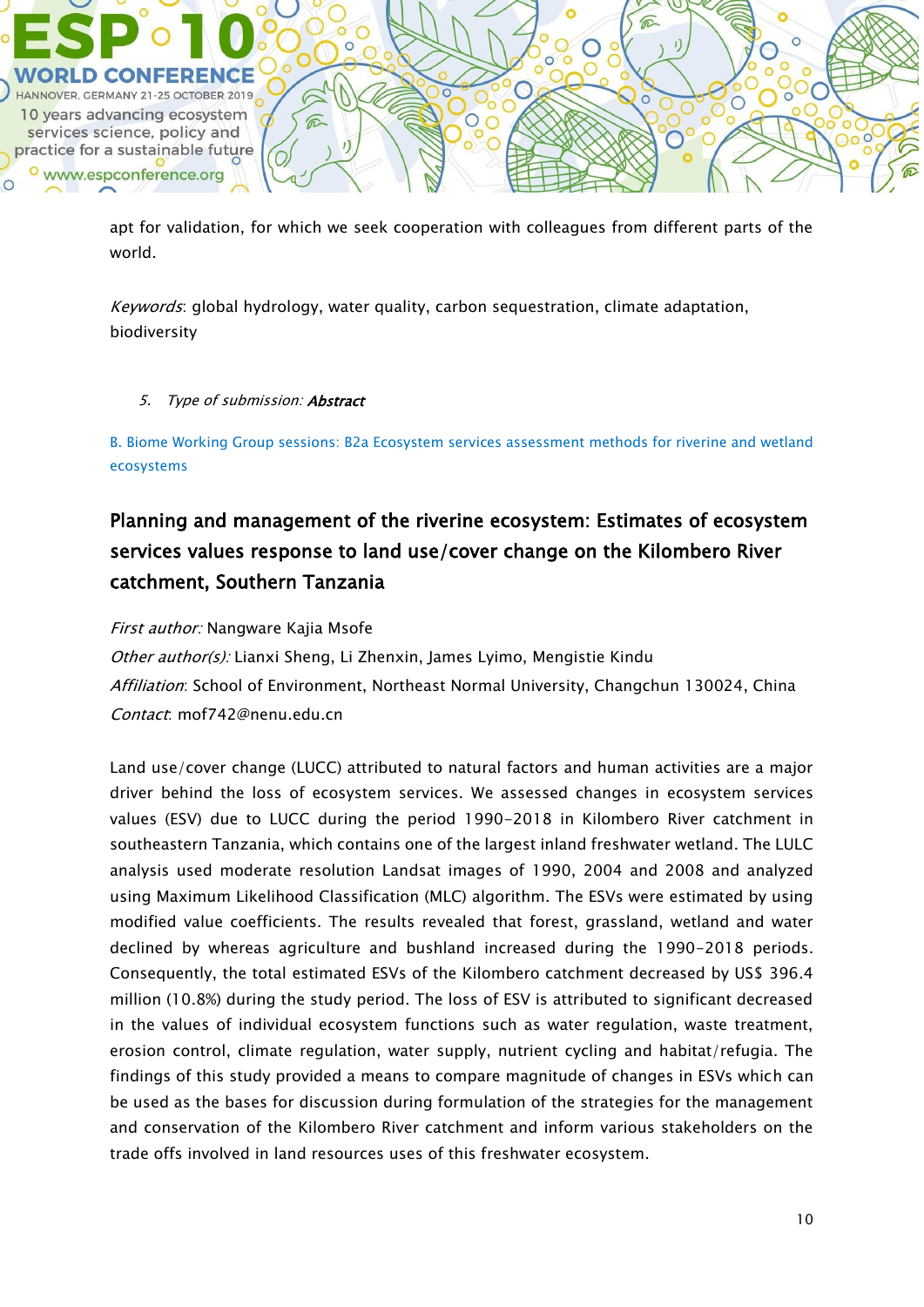

Keywords: Land use/cover change; Landsat images; ecosystem services values; Kilombero River catchment; land resource uses

## 6. Type of submission: Abstract

B. Biome Working Group sessions: B2a Ecosystem services assessment methods for riverine and wetland ecosystems

# Ecosystem services valuation for the definition of protected areas management plans and for increasing climate change resilience: the case of Riverine Gesso and Stura Park (Cuneo Province, Piedmont Region, Italy)

First author: Stefano Davide Murgese Other author(s): Mariolina Pianezzola, Emma Paola, Salizzoni Giorgio, Quaglio Laura, Canalis Stefano, Crosetto Marta, Cimini Marco Allocco Affiliation: SEAcoop STP, Italy Contact: murgese@seacoop.com

Protected areas management plans are generally based on information collected within parks/reserves borders, whereas dynamics influencing ecosystems often develop at larger scale. Ecosystem Services (ES) valuation allow overcoming this potential limitation (i.e. the study of nutrient concentration of water must be extended to hydrological/hydrogeological watersheds). Furthermore, indicators based on ES provide a direct information on policies performances regarding biodiversity and ecosystems resilience to climate change (CC) impacts and allow the prompt activation of corrective measures. Finally, the monetary value of ES provision by protected areas is an effective communication tool when dealing with other landmanagement authorities and for public information.

Based on these considerations, for the definition of the Riverine Gesso and Stura Park Management Plan, the valuation of specific ES was introduced as support tool to define management indicators. ES were selected according to three main factors: (1) institutional goals of the Park, (2) specific environmental conditions of investigated areas and their surroundings, (3) the ongoing definition of the Forestry Management Plan for the riverine corridor, that includes the studied protected areas. Considered ES were the following: food provision, potential wood provision, climate regulation (carbon sequestration), habitat quality, nutrient regulation in freshwaters, flood risk mitigation, educational activities.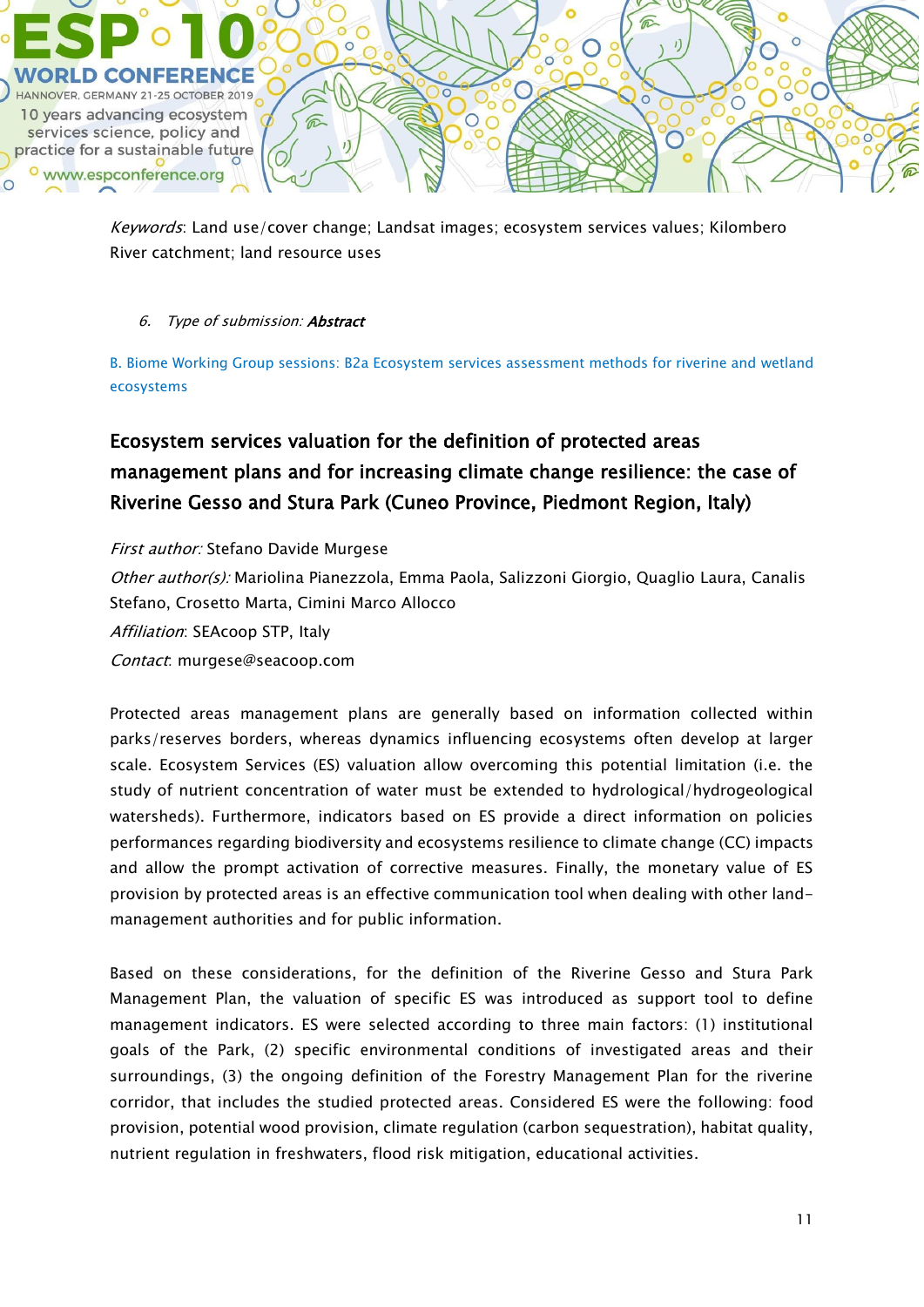

The ES valuation provided the following outputs, which were included in the Riverine Gesso and Stura Park management plan: (a) performance indicators based on ES valuation that depict, in a comprehensive manner, the impacts of climate modifications on ecosystems, allowing a consistent management activity to preserve and increase protected-areas resilience to CC; (b) specific ES influence areas to be considered for the definition of effective management policies and for the calculation of ES indicators; (c) a communication tool to increase people awareness on the relevance of nature conservation.

Keywords: ecosystem services, riverine ecosystems, climate change, environmental indicator, resilience

7. Type of submission: **Abstract** 

B. Biome Working Group sessions: B2a Ecosystem services assessment methods for riverine and wetland ecosystems

# Challenges of ecosystem services assessment in protected small islands of inland waters

First author: Vytautas Narusevicius Affiliation: Vilnius University, Lithuania Contact: narusevicius.vytautas@gmail.com

As a result of first steps of implementation of the LIFE project in Lithuania on proper management of the habitats as well as creation of new suitable breeding sites in Special Protected Areas for species of EU importance, the uncommon issue appeared during the selection of appropriate basic ecosystem for further identification of relevant ecosystem services to be monitored, taking into account the specificity of the target sites (small islands and sandy floodplains in inland water bodies, scattered in the territory of Lithuania) and their habitats, as well as the Project activities (restoration and management of above mentioned sites). The exercise was solved by selecting the most relevant ecosystem services, common to sparsely vegetated areas and dunes.

Main user groups of ecosystem services in the Project areas were identified as follows: local community (benefiting from the full spectrum of ecosystem services), inhabitants of surrounding municipalities and users of the Project areas on the national level – numerous visitors of state protected areas, lakes, watercourses and other recreational and ecotourism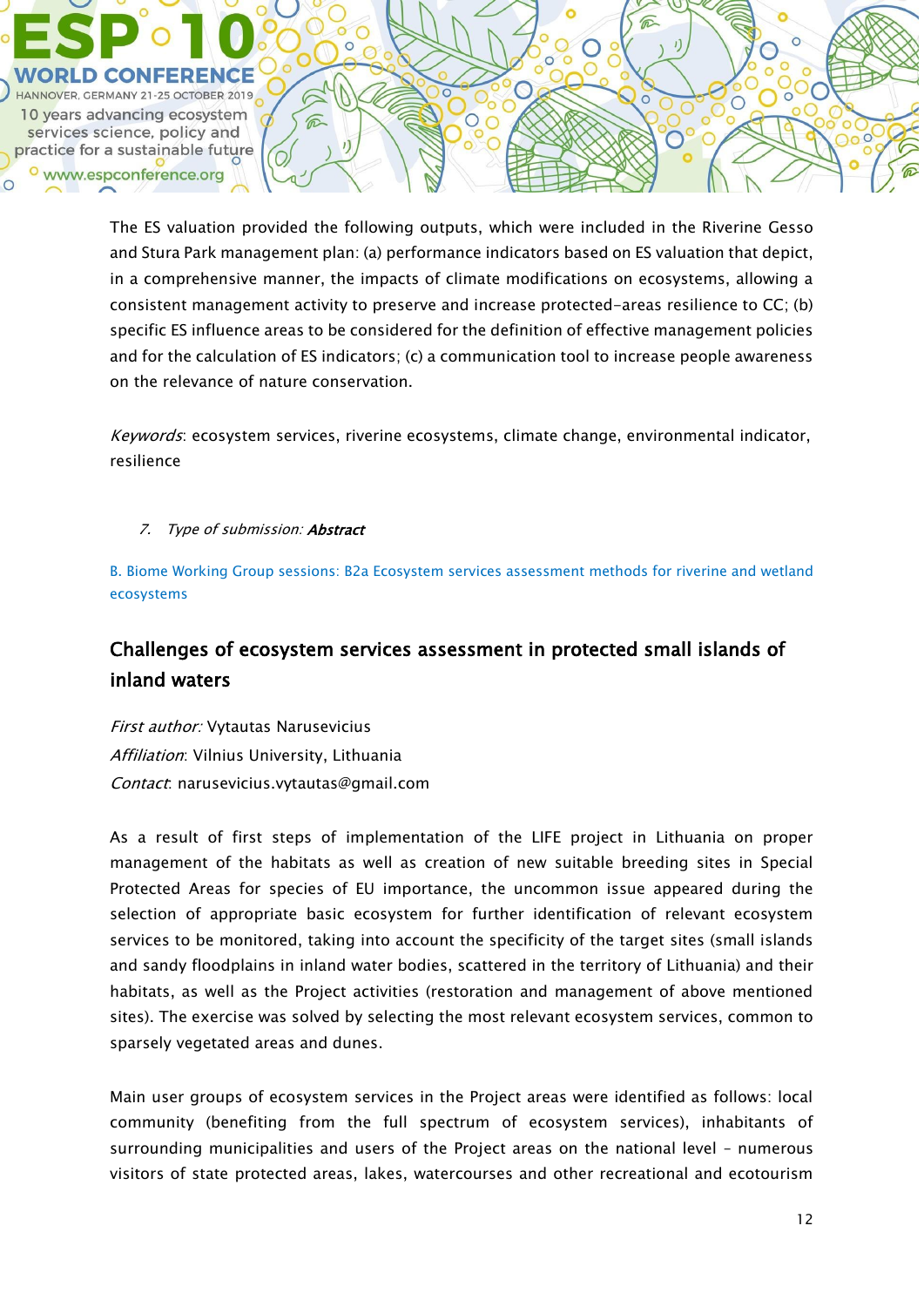

destinations, situated relatively close to the Project activities' areas. But, taking into account, again, specificity of expected Project impact and some already existing overuse and disturbance practices in the Project activities' sites, even social survey results in some cases could not guarantee expected outputs in the increase of positive and sustainable use of provided and improved cultural services.

The presentation is expected to open at least short discussions again about the scaling and restored ecosystem services evaluation in specific cases when these areas have a limited public access.

Keywords: Small islands, inland waters, protected areas, social survey, maintenance and cultural ecosystem services assessment

### 8. Type of submission: Abstract

B. Biome Working Group sessions: B2a Ecosystem services assessment methods for riverine and wetland ecosystems

# Assessing the ecosystem service composition in rivers and floodplains – The River Ecosystem Service Index (RESI)

First author: Simone Podschun Other author(s): Lena Hornung, Martin Pusch, RESI Team Affiliation: Leibniz-Institute of Freshwater Ecology and Inland Fisheries, Germany Contact: podschun@igb-berlin.de

Aiming at the optimization of single uses, rivers and floodplains have been intensely used and altered over the past centuries. Despite the inherent connectivity of river and floodplain ecosystems integrated assessment and thus management approaches are lacking. The ecosystem service (ES) concept could support a comprehensive evaluation of management alternatives by assessing their impact on the ecosystem and human wellbeing in an integrated way. However, ES studies on riverine landscapes are still rare, are quite case study specific (due to the complexity of these ecosystems) and are focused on a few ES. Hence, we aimed to develop a River Ecosystem Service Index (RESI) designed to assess the various ES offered by rivers and floodplains, which could be used to assist decision making processes towards integrated management approaches.

 $\bigcirc$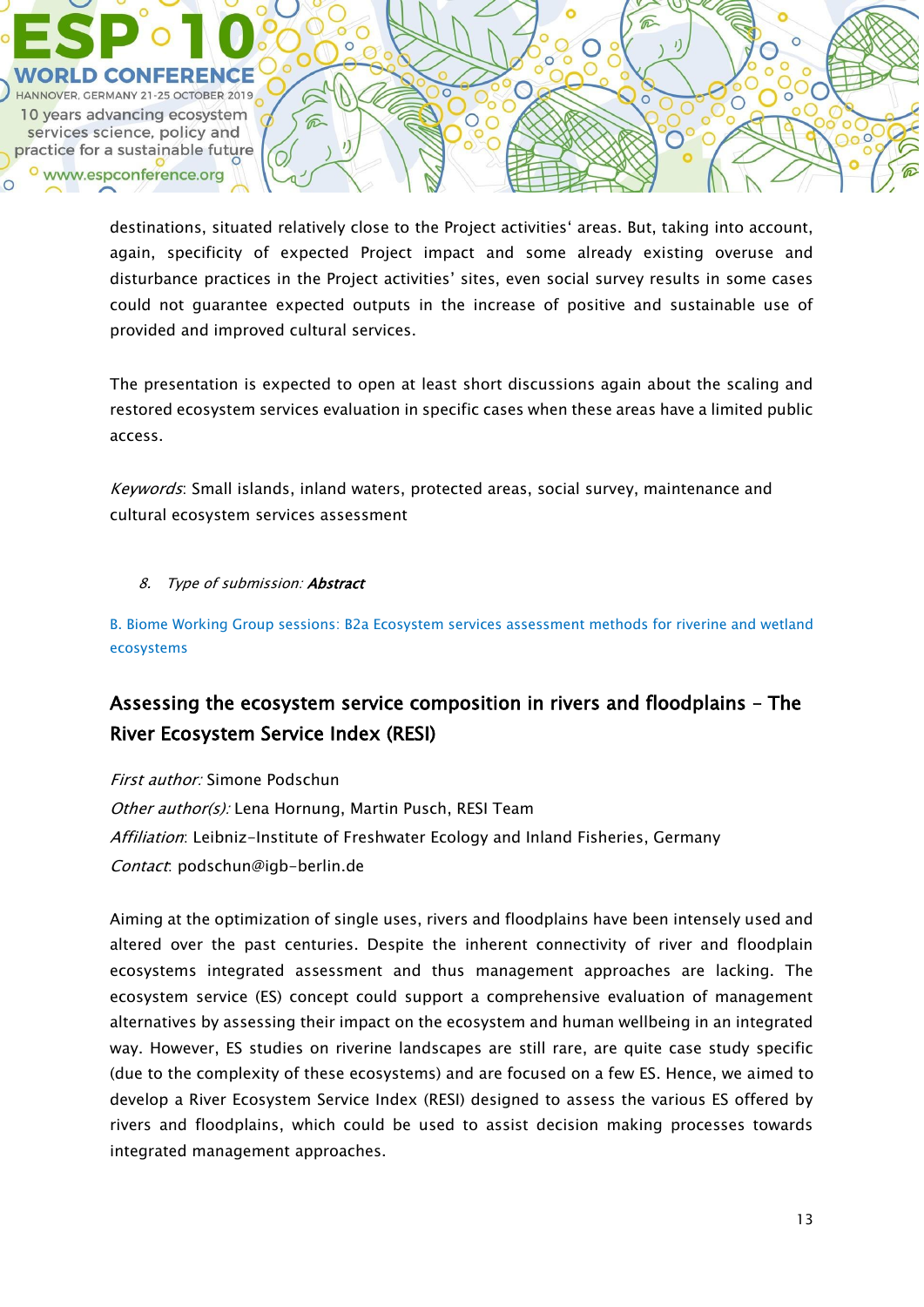

Here we present three case studies in Germany: Danube, Nebel and Nahe, where provisioning, regulating and cultural ES were assessed. The methods were developed using available data (e.g. environmental monitoring, land use) and reported in standardized indicator factsheets for each ES. All ES assessments refer to the uniform RESI scale ranging from 1 (very low) to 5 (very high) ES supply and were performed based on the common spatial scale of 1 km riverfloodplain sections (including the compartments active, non-active floodplain and river course). The results clearly show changes in ES composition and enable the analysis of interactions between the ES comparing different river-floodplain sections as well as status quo and scenarios. Through the spatially explicit RESI the consequences of management measures become transparent to stakeholders. Hot and cold spots of ES supply could be recognized, providing insights into best management areas and areas with a high potential for development. Hence, using ES as a common language, the RESI facilitates interdisciplinary thinking and management, and thereby enhances the knowledge exchange between sciencepractice.

 $\subset$ 

 $\bigcirc$ 

Keywords: bundles, trade-offs, freshwater, GIS, blue infrastructure

## 9. Type of submission: **Abstract**

B. Biome Working Group sessions: B2a Ecosystem services assessment methods for riverine and wetland ecosystems

# Ecosystem services and stakeholder perspectives in mangrove forests. Results from Singapore, Brazil, Fiji, and South Africa

First author: Ralf-Uwe Syrbe

Other author(s): Karsten Grunewald, Robin Gutting, Véronique Helfer, Chris Ulpinnis, Hauke Reuter, Olga JeskeMartin Zimmer

Affiliation: Leibniz Institute of Ecological Urban and Regional Development, Germany Contact: r.syrbe@ioer.de

The conservation of mangrove areas and their biodiversity requires a sound knowledge of land-use impacts and the related threats to the ecosystem. Mangrove forests provide many ecosystem services, which are not only essential for local population, but also for connected ecosystems nearby, and the global climate. This study identifies and characterizes the main ecosystem services of mangroves, based on empirical work with stakeholders conducted in the frame of the DiSeMiNation project. Detailed analyses of sediments from corresponding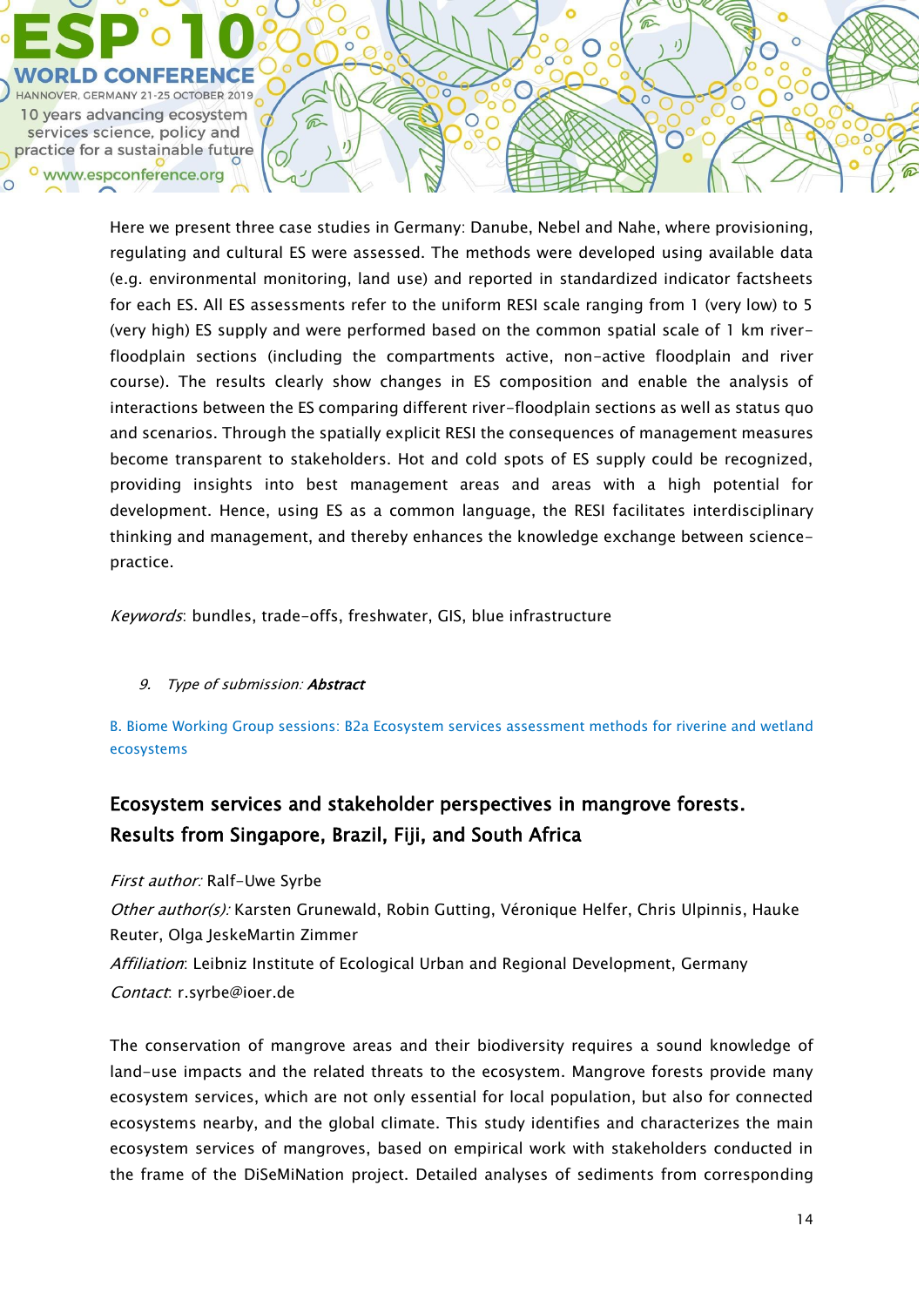

mangrove ecosystems link stakeholder perspectives with those ecosystem processes that underlie the above services. This will be translated into recommendations for sustainable use by local communities, and contribute to the spatial planning.

 $\circ$ 

 $\bigcirc$ 

 $\mathbf{I}$ 

 $\overline{\circ}$ 

 $\bigcirc$ 

Mangrove forests in four countries, namely Singapore, Brazil, Fiji and South Africa, have been examined through stakeholder surveys and workshops with scientists, conservationists, government officials, community leaders, educators, resource users, and coastal managers. This presentation shows preliminary results. The most appreciated services of mangrove ecosystems are their nursery function and cultural (e.g. recreational, educational) values. These are followed by regulating services like erosion control and carbon storage. Only in the Brazilian and Fijian study areas, where the extraction of food and other life-supporting goods are explicitly allowed for local population, the provision of crab, fish and wood have been highly valued, too.

The stakeholders' opinions about governance differ considerably. Conservationists and fish companies would like to forbid the extraction. Neighboring inhabitants require the permission to use crabs, fish, timber and other mangrove goods. However, some of them also ask for a fair control to prevent unsustainable use and commercial extraction in large amounts. The project team seeks for approaches to 'transfer' its scientific findings into management using the identified knowledge gaps that have been addressed.

Keywords: Wetlands, Intertidal, Governance, Nature conservation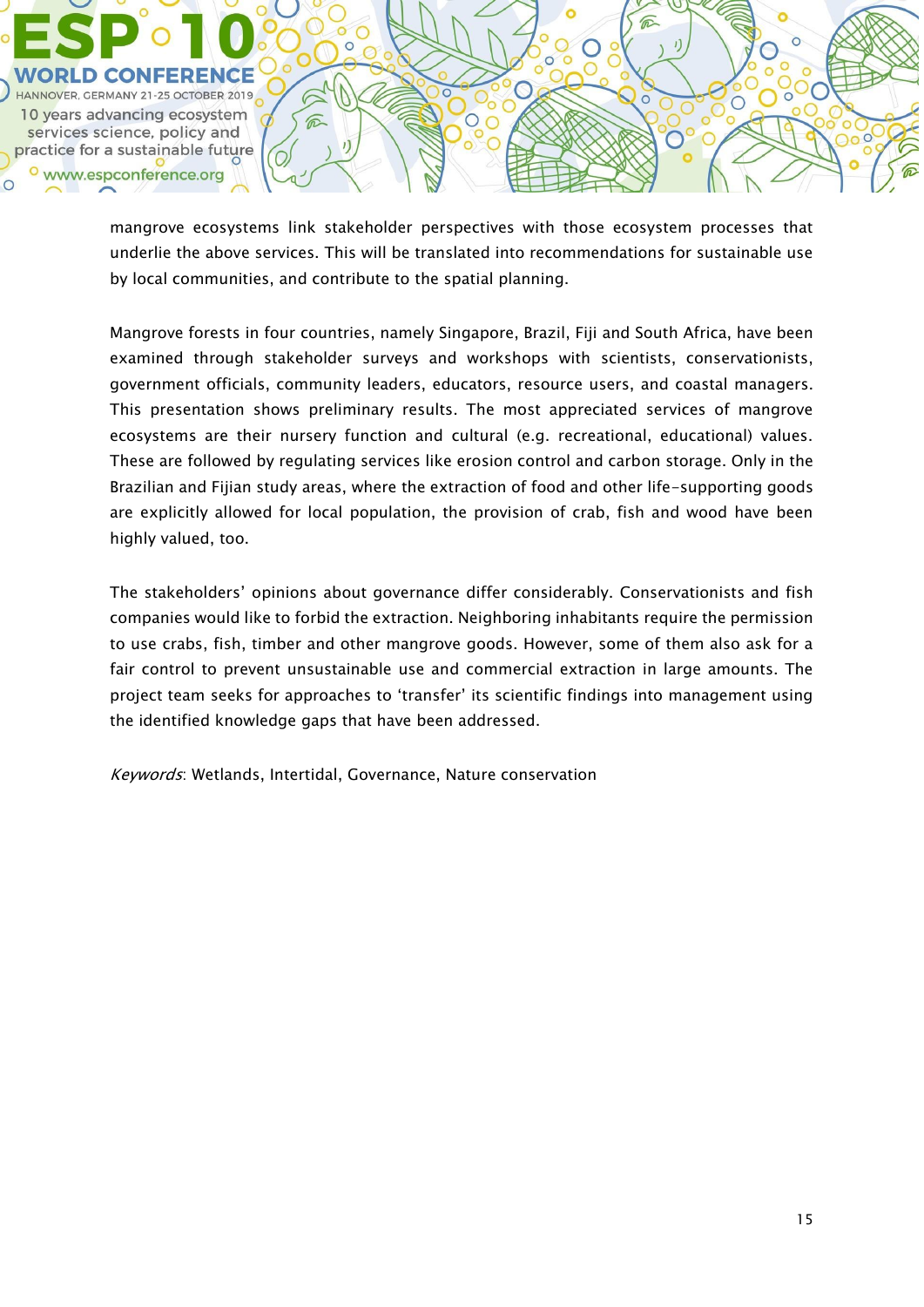

#### 10. Type of submission: Abstract

B. Biome Working Group sessions: B2a Ecosystem services assessment methods for riverine and wetland ecosystems

# Flood regulation as an ecosystem service - disentangling mechanisms, frameworks and the messages behind assessments

### First author: Agnes Vari

Other author(s): Zsolt Kozma, Zsolt Pinke, Zsolt Jolánkai, Géza Jolánkai, Beáta Pataki, Bálint Czúcz Affiliation: MTA Centre for Ecological Research, GINOP Sustainable Ecosystems Group, Tihany, Hungary Contact: vari.agnes@okologia.mta.hu

Flood events have been increasing in recent decades and pose an ever greater risk to human settlements and landscapes under intense anthropogenic use. The efficiency of artificial flood protection infrastructure has been questioned in the light of increasing extreme weather issues and rising defence costs, therefore it is rather the flood regulation capacity of the natural landscape that has to be focused on. For evaluating the ecosystem service (ES) "flood regulation" within the ES framework, however, it is important to define it in a clear and consistent way.

This is a challenging task for several reasons. (1) The different frameworks (TEEB, MA, CICES) do not define and categorize flood regulation clearly, (2) the definitions do not comply with the actual hydrologic functions underlying the process of "flood regulation" and (3) the cascade framework of ES (especially the question of what is the "potential ES") is difficult to fit with present day human-made geomorphologic changes within former floodplains.

The present work considers these aspects and proposes a (conceptual) framework in order to assess "flood regulation" ES in a way, which reflects the physical processes better, and is also more responsive to decision making needs. This framework relies on a small systematic review clarifying the features decisive for regulating floods and sets them into relation with other factors (management measures) as well as other ES. It also offers a solution towards a more integrated water management strategy: a risk-based assessment of benefits/losses versus measures as offered by the EU Floods Directive too, is considered and an alignment to the ES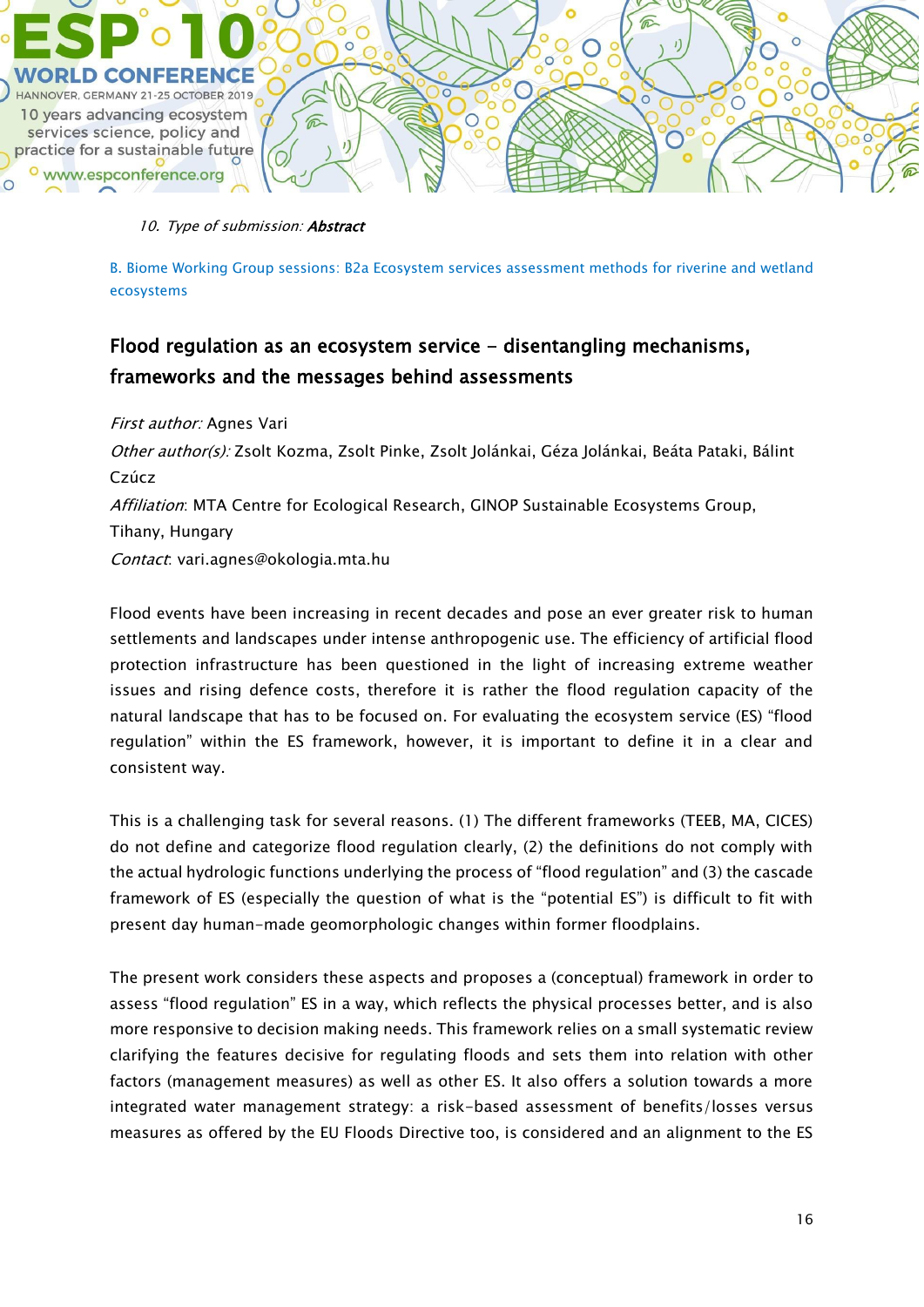

concept is drafted. We illustrate this framework with aspects from the Hungarian national MAES assessment.

Developing a clear picture helps to achieve a climate-smart land use and water management and to move towards nature based solutions for efficient flood management.

Keywords: hydrology, water retention, flood mitigation, potential ecosystem service, alternative land use scenarios

## 11. Type of submission: Abstract

B. Biome Working Group sessions: B2a Ecosystem services assessment methods for riverine and wetland ecosystems

# How much is an urban stream worth? Economic assessment of cultural ecosystem services of an urban stream in the Galilee

First author: Yonatan Yaakobi Other author(s): Avital Gasith, Nir Becker Affiliation: The Porter School of the Environment and Earth Sciences (PSEES), Tel Aviv University, Israel Contact: yoni.yaakobi@gmail.com

Streams cross and border numerous different cities worldwide. Urban streams are phenomenal assets that contribute to residents' social, economic and cultural well-being. Especially in Israel where 90% of the population is urban, being amongst the highest in the world. However, urban streams have often been overlooked, hidden, buried and degraded.

The water of the Ein-Zahav Stream, which crosses the city Kiryat Shemona in the Upper Galilee-Israel, was pumped for many years to provide drinking water for the residents as well as for a mineral water company. This act has caused the stream to run dry. Following public pressure, the stream flow was restored, but since, the stream and its surrounding park continue to be threatened.